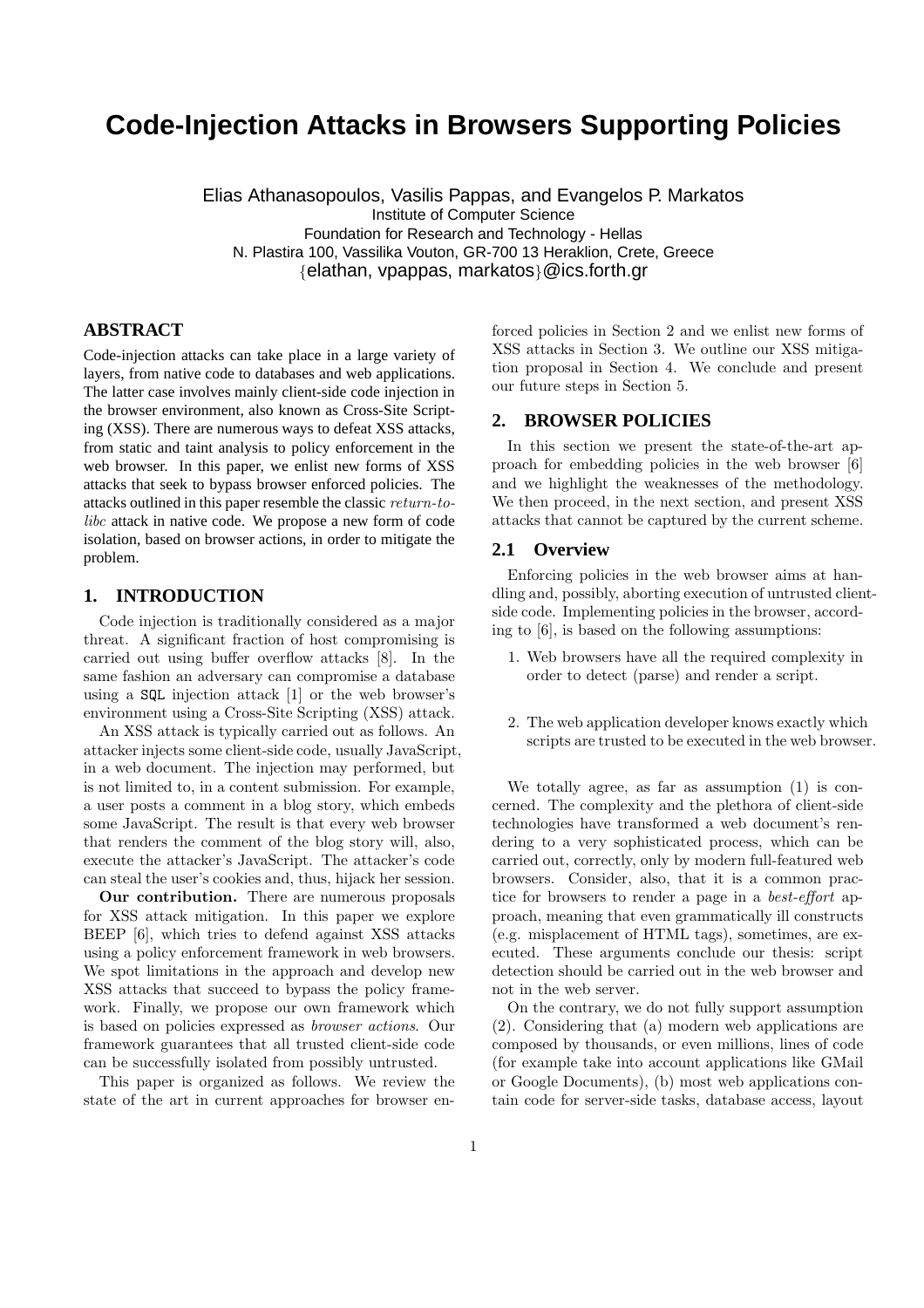formatting (CSS), interaction with XML data and multiple client-side technologies and, finally, (c) most web applications are developed by groups of programmers, we feel that spotting all trusted scripts is not, by any means, a trivial task. More precisely, as we explore in detail in Section 4, we believe that an explicit code separation scheme should be applied in web development.

BEEP suggests that policies should be enforced in the browser using a Whitelisting or a DOM Sandboxing approach. We, shortly, review each one of them.

Whitelisting. Script whitelisting works as follows. The web application includes a list of cryptographic hashes of valid (trusted) client-side scripts. The browser, using a hook, checks, upon execution of a JavaScript snippet, if there is a cryptographic hash for the script in the white-list. If the hash is found the script is considered trusted and the browser executes it. If not, the script is considered non-trusted and the policy defines if the script will be rendered or not.

Notice that there is no checking for the location of the script inside the web document. Consider, for example, the simple case where an attacker places a trusted script, initially configured to run upon a user's click (using the onclick action), to be rendered upon document loading (using the onload<sup>1</sup> action).

DOM Sandboxing. DOM sandboxing works as follows. The web server places trusted scripts inside div or span HTML elements that are attributed as trusted. For example, consider the construct:

### <div class='trusted'> ... script ... </div>

The web browser, upon rendering, parses the DOM tree and executes client-side scripts only when they are contained in trusted DOM elements. This method is vulnerable to the node-splitting attack, in which a malicious script is surrounded, on purpose, by misplaced HTML tags in order to escape from a DOM node. Consider for example the construct:

#### <i>{ message }<\i>

which, denotes that a message should be rendered in italic style. If the message variable is filled in with:

### </i><b> bold message </b><i>

then the carefully placed  $\leq i$  and  $\leq b$  tags should result the message to be displayed in bold style, rather than italic.

The authors of BEEP suggest a workaround for dealing with node-splitting, but we consider it rather inefficient, since some client-side code should be emitted

using a special coding idiom. We rather agree with a more elegant approach suggested in [5] (some very similar ideas have also been proposed in [7]).

Notice that DOM sandboxing requires the code injection to take place in an existing DOM tree. However, as it was recently shown, this is not always the case; a simple file upload and rendering is enough [2]. We further investigate these attacks in Section 3.

# **3. ATTACK EXAMPLES**

Based on the analysis we conducted in the previous section, we proceed and present a form of XSS attacks that defeats policies enforced in the web browser. We first present attacks that escape whitelisting and then attacks that defeat DOM sandboxing.

### **3.1 Defeating Whitelisting**

Most XSS attacks are considered to happen by injecting arbitrary client-side code in a web document. This code is assumed to be foreign, i.e. not generated by the web server. However, it is possible to perform an XSS attack by placing code that is generated by the web server in different regions of the web page. This attack resembles the classic return-to-libc attack [3] in native code applications. Return oriented programming suggests that an exploit may simply transfer execution to a place in  $\text{libc}^2$ , which may cause again execution of arbitrary code on behalf of the attacker. The difference with the traditional buffer overflow attack [8] is that the attacker has not injected any foreign code in the program. Instead, she transfers execution to a point that already hosts code that can assist her goal.

A similar approach can be used by an attacker in order to escape whitelisting. Instead of injecting her code, she can take advantage of existing white-listed code available in the web document. Note that, typically, a large fraction of client-side code is not executed upon document loading, but it is triggered during user events, such as mouse clicks or mouse movements. Below we enumerate some possible scenarios.

Forcing Logout. Assume a blog site that has a JavaScript function logout(), which is executed when the user clicks Logout from the web site's menu. An attacker could perform an XSS attack by placing a script that calls logout() when a new blog entry is rendered. A user reading a blog story will be forced to logout.

Redirecting. In a similar fashion, a web site that uses JavaScript code to perform redirection (for example using location.href) can be also attacked by plac-

<sup>&</sup>lt;sup>1</sup>One can argue that the **onload** action is limited and usually associated with the <br/>body>tag. The latter is considered hard to be altered through a code-injection attack. However, note that the onload event is available for all elements (images) included in the web document using the  $\langle \text{img} \rangle$  tag.

 $\overline{\text{^{2}This}}$  can also happen with other libraries as well, but  $\texttt{libc}$ seems ideal since (a) it is linked to every program and (b) it supports operations like system(), exec(), adduser(), etc., which can be (ab)used accordingly. More interestingly, the attack can happen with no function calls but using available combinations of existing code [9].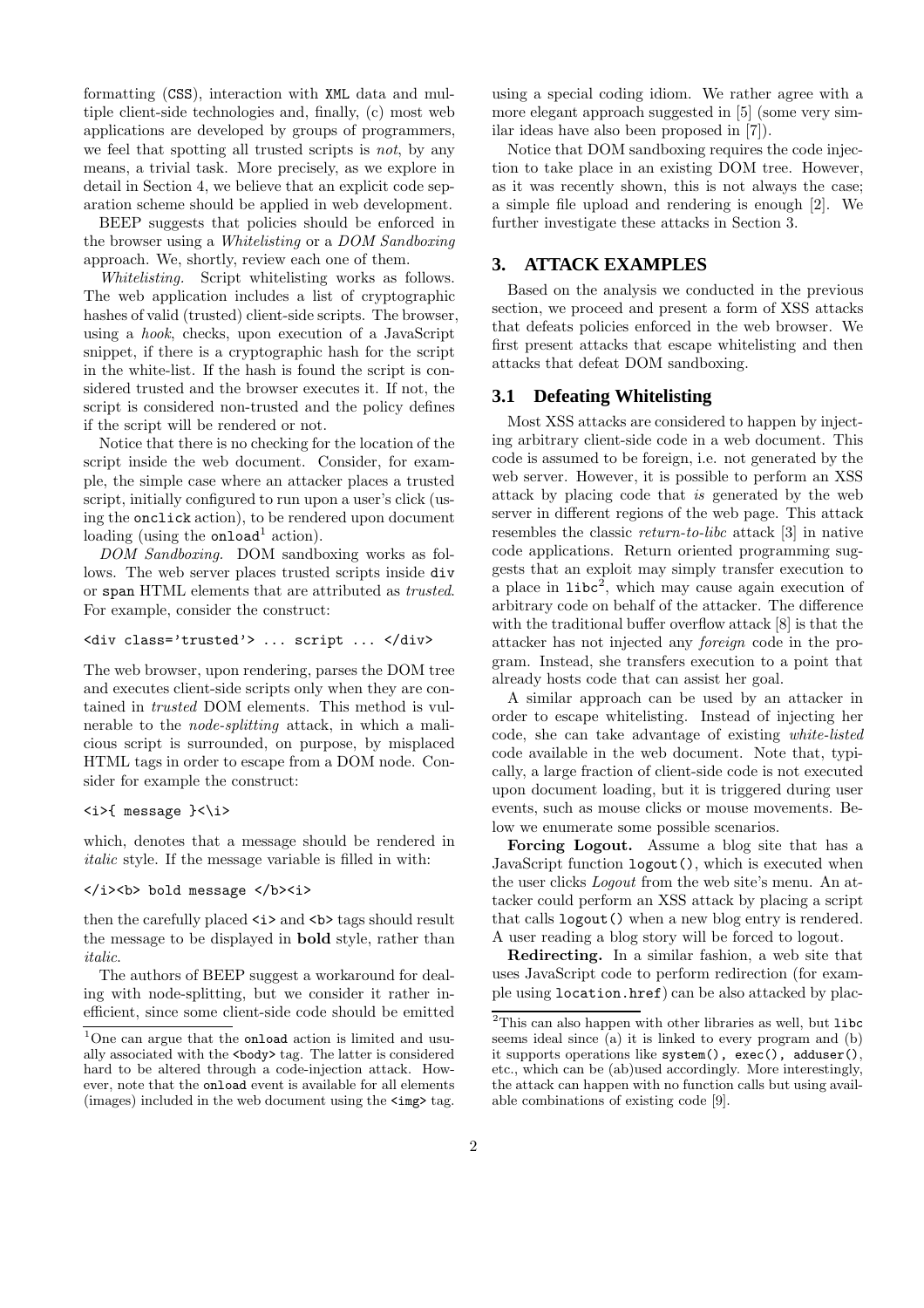ing this white-listed code in an onload event.

Data Erasing. In a similar fashion, a portal which places user content that can be deleted using client-side code (AJAX [4] interfaces are popular in social networks like Facebook and MySpace) can be attacked by injecting the white-listed deletion code in an onload event. This can be considered similar to a SQL injection attack [1], since the attacker implicitly grants access to the web site's database.

Complete Takeover. Theoretically, a web site that has a full featured AJAX interface can be completely taken over, since the attacker has all she needs to use already white-listed by the web server. For example, a bank web site that uses a JavaScript transact() function for user transactions is vulnerable to XSS attacks that perform arbitrary transactions.

A quick workaround to mitigate the attacks presented above, is to include the event type, during the whitelisting process. For example, upon trying to execute script S1, which was triggered by an onclick event, the browser should check the white-list for finding a hash key for S1 associated with an onclick event. However, this can only mitigate attacks which are based on using existing code with a different event type than the one used initially by the web programmer. Attacks may still happen. Consider the Data Erasing attack described above and an attacker that places the deletion code in onclick events associated with new web document's regions, not initially designed by the web programmer.

Finally, attacks that are based on injecting malicious data in white-listed scripts have been described in [7].

### **3.2 Defeating DOM Sandboxing**

DOM sanbdoxing marks regions defined by div and span tags as trusted or non-trusted. JavaScript code is executed only if it is contained in a trusted region. We assume that a technique like Noncespaces [5] is used to prevent node-splitting.

We have two arguments against DOM sandboxing. First, we believe that marking a region as trusted or non-trusted may not always be that trivial. Especially, if we take into account the complexity of modern web sites, which are typically composed by hundreds of different div elements and thousands of JavaScript code. But, even if the marking is carried out correctly, there is no guarantee that a trusted div element will never host code from an XSS attack. The site designer should take care of this issue, programmatically. More precisely, the site designer should, somehow, provide guarantees that a trusted <div> element will never host user input. Second, XSS attacks do not always need a DOM tree in order to take place. For example, consider an XSS attack which is *carried in* a PostScript file [2]. The attack will be launched when the file is previewed. There is high probability that upon previewing there will be no DOM tree to surround the injected code.

### **4. PROPOSAL**

This section presents a proposal to mitigate attacks outlined in this paper. This proposal summarizes our next steps in this work. We propose a framework that is composed by three different elements: client-side code separation, client-side code isolation and action based policy enforcement. Below we present each element in details.

Client-Side Code Separation. We propose that client-side code should be separated from the rest of the code base during development. Currently, this is the case with every server-side technology, such as PHP, ASP, Python (Django), Ruby (Ruby on Rails), etc. For example, in PHP all server-side code is enclosed in: <?php and ?>. If client-side code separation is applied, then the second assumption (see Section 2) for policy enforcement in web browsers is valid. Moreover, using this type of separation assists in client-side code isolation, as we will explain below. The reason is that code separation assists in applying isolation operators to the client-side code corpus.

Client-Side Code Isolation. We propose web servers to apply isolation operators in all client-side code. An isolation operator transposes all code in a new isolated domain. For an example, consider the isolation operator  $I_{S\times A}$  which denotes that the separated code is multiplied with a matrix, A. All client-side code, produced by the web server, is isolated from any other client-side code, which was injected in the web document. Another example of operator is a cryptographic function or a simple transformation function based on the XOR operation. Client-side code isolation suggests that all legitimate code should be completely isolated from, possibly, injected code. The concept of isolation is not new. An extensive study for various approaches in isolating hypertext has been conducted in [10].

Action Based Policy Enforcement. We propose that policies should be expressed using actions. More precisely, we propose that the browser should handle trusted code as apply  $I^{-1}$  (de-isolation) and execute and non-trusted code as no-execute or execute according to the defined policies. The de-isolation operator should be a matrix multiplication with the reverse matrix, a decrypt function, or a second XOR operation, respectively, for the examples of the previous section. In all cases, the web browser and web server have to share a key (the matrix, the cryptographic key or the value which is used in XOR). This information should be refreshed frequently (for example, every time there is a new session) and transmitted using an HTTP header. Using a policy enforcement scheme expressed as actions it is guaranteed that the web browser executes only code that is produced by the web server and the attacker, as